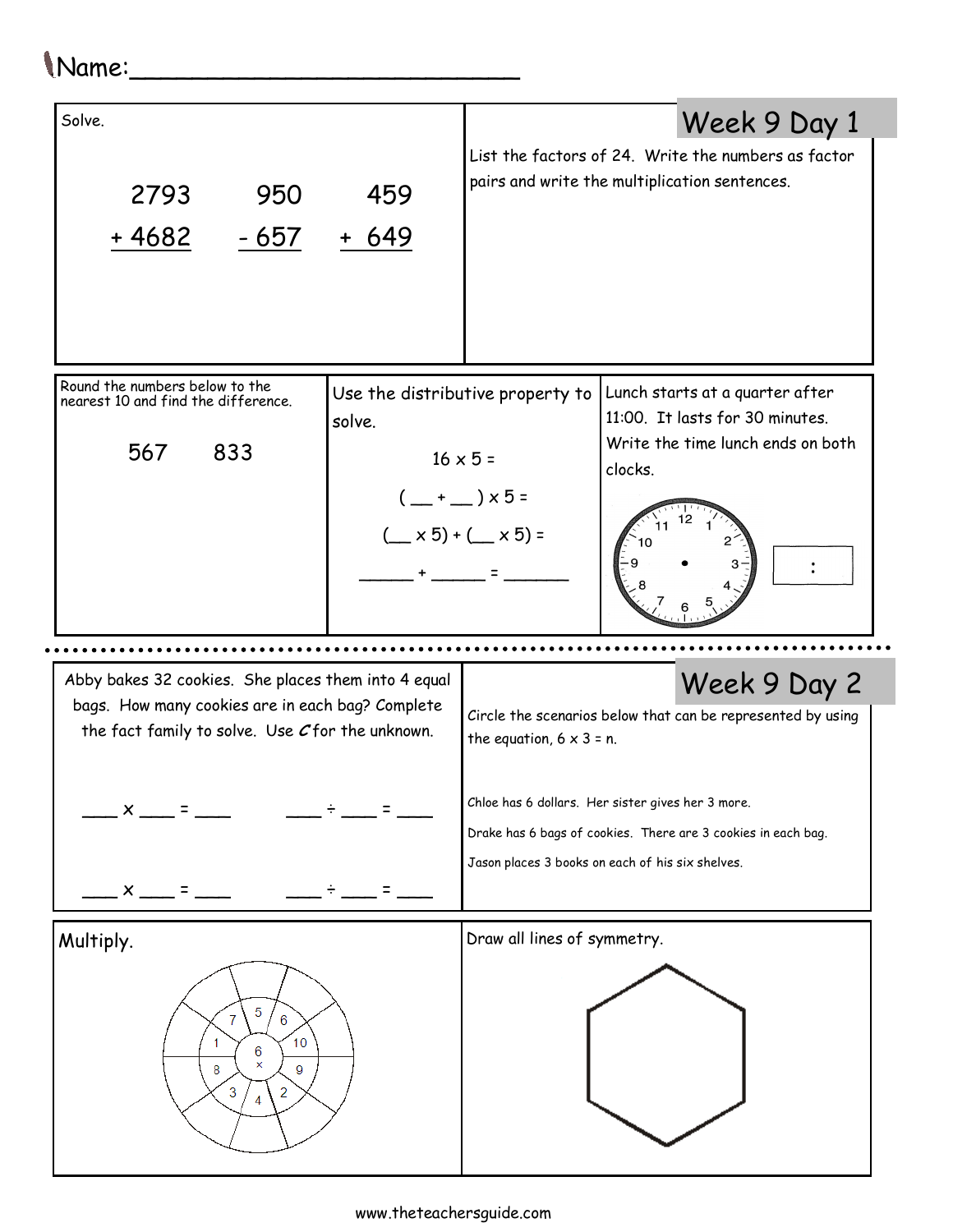## Name:\_\_\_\_\_\_\_\_\_\_\_\_\_\_\_\_\_\_\_\_\_\_\_\_\_



Finish labeling the number line below to show the minutes in an hour. Plot 5:15 on the number line and label it L. Plot 5:34 on the number line and label it S. Plot 5:45 on the number line and label it  $T$ . How much time is between point  $L$  and point  $T$ ?